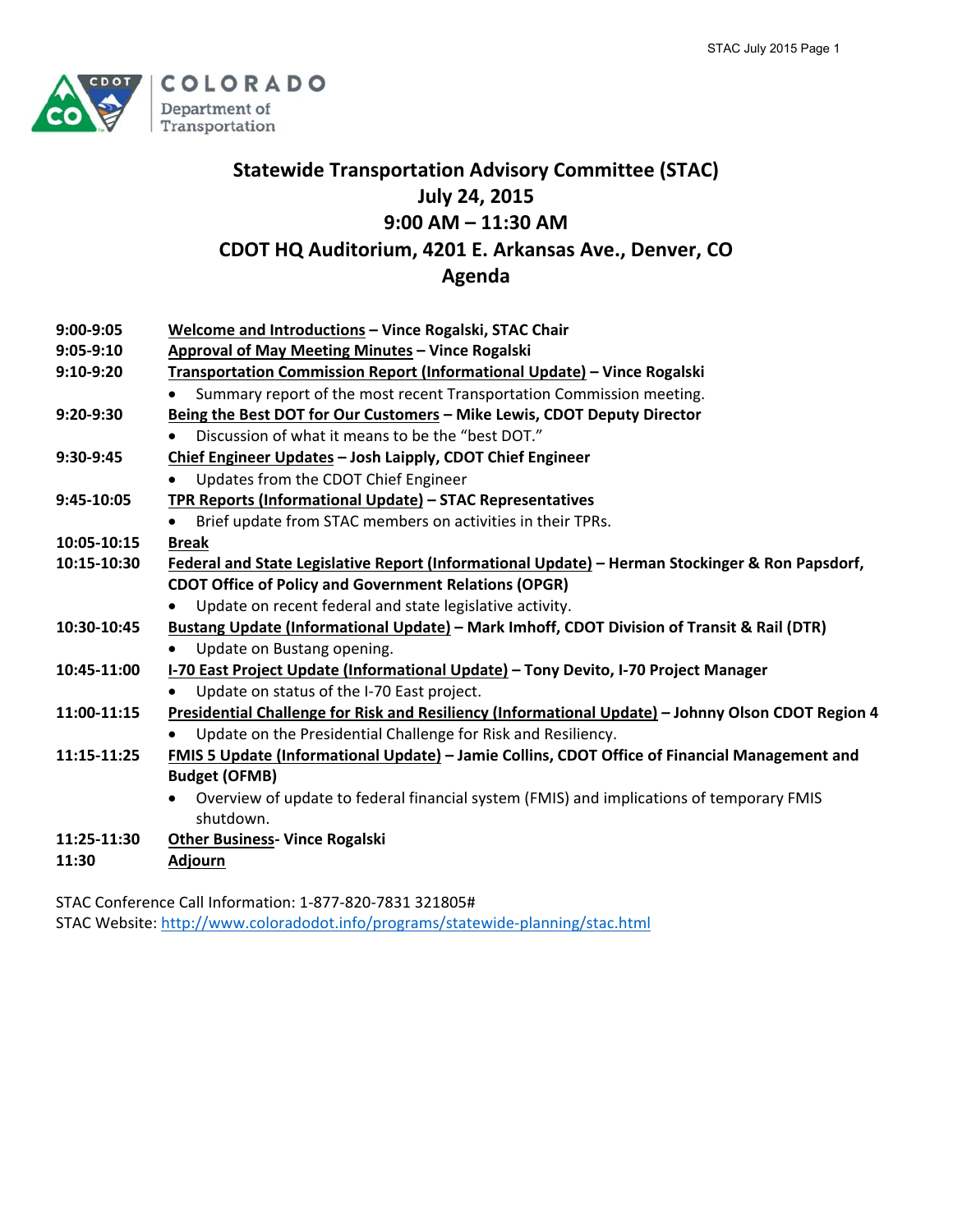#### **Transportation Commission July 15 ‐ 16, 2015**

# **Wednesday, July 15, 2015**

Please see: https://www.codot.gov/about/transportation-commission/current-agenda-and-supportingdocuments/july‐2015‐tc‐packet.pdf for the July 2015 TC (TC) Packet.

#### **Program Management Workshop (Richard Zamora, Josh Laipply, Maria Sobota)**

#### **Purpose**

The Program Management Office (PMO) Workshop provides the TC with an update on the delivery of programs and significant projects. This month there is a focus on the Flood and Responsible Acceleration and Maintenance and Partnerships (RAMP) Local Agency Programs.

#### **Discussion and Comments**

- *SH 9 ‐ FRISCO TO BRECKENRIDGE: IRON SPRINGS ALIGNMENT AND VAIL PASS MULTI‐USE PATH DEVOLUTION (RAMP PROJECT 3‐12.29, SA# 19930)*
	- o Trying to advance the SH 9 project to later this calendar year (2015); the project will require \$4.489 million in RAMP contingency funds. It will also be receiving \$1 million in local contributions.
	- o Questions from the TC pertained to the independent project cost estimate completed that was too low, and it was explained the additional costs are associated with a reclamation element and a wildlife crossing that were added to the project.
	- o Concern was raised that every month there is another project or projects that need RAMP contingency funds. The Chief Engineer explained that the TC can expect this to continue in the future and that a lesson learned is that contingency should have been built into the RAMP program.
	- o A Commissioner noted that many of these issues are related to the fact that PMO didn't exist during RAMP's development. The process is evolving. The Department needs to be sure that projects hit the market at the right time in the construction cycle.
	- o The Office of Financial Management and Budget (OFMB) recently developed a macroeconomic tool that will help to forecast construction cost increases in fiscal year (FY) 2016. This is a tool that the Colorado Department of Transportation (CDOT) did not have previously, but can put it to use in an attempt to avoid future low cost estimates.
- *CASH AND PROGRAM MANAGEMENT*
	- o An update was provided on the delivery of program including total program spending for FY 2016 and its impact on individual cash fund balances and federal cash equivalents.
	- o A Commissioner noted that due to uncertainty of federal funding, the TC needs to identify the level of risk it is comfortable with in regard to how aggressively the cash balance is drawn down.
		- The TC needs to analyze the funding streams and decide what level of risk is acceptable. The downside of being overly cautious is that there is money sitting in the bank.
		- Typically CDOT does daily transfers with the Federal Highway Administration (FHWA), but there are times when those transfers are delayed.
		- A \$500 million balance may be too large a reserve, but it was noted that this is a policy decision for the TC to make.
	- Executive Director informed the group that CDOT has a "burn rate" of \$120 million per month.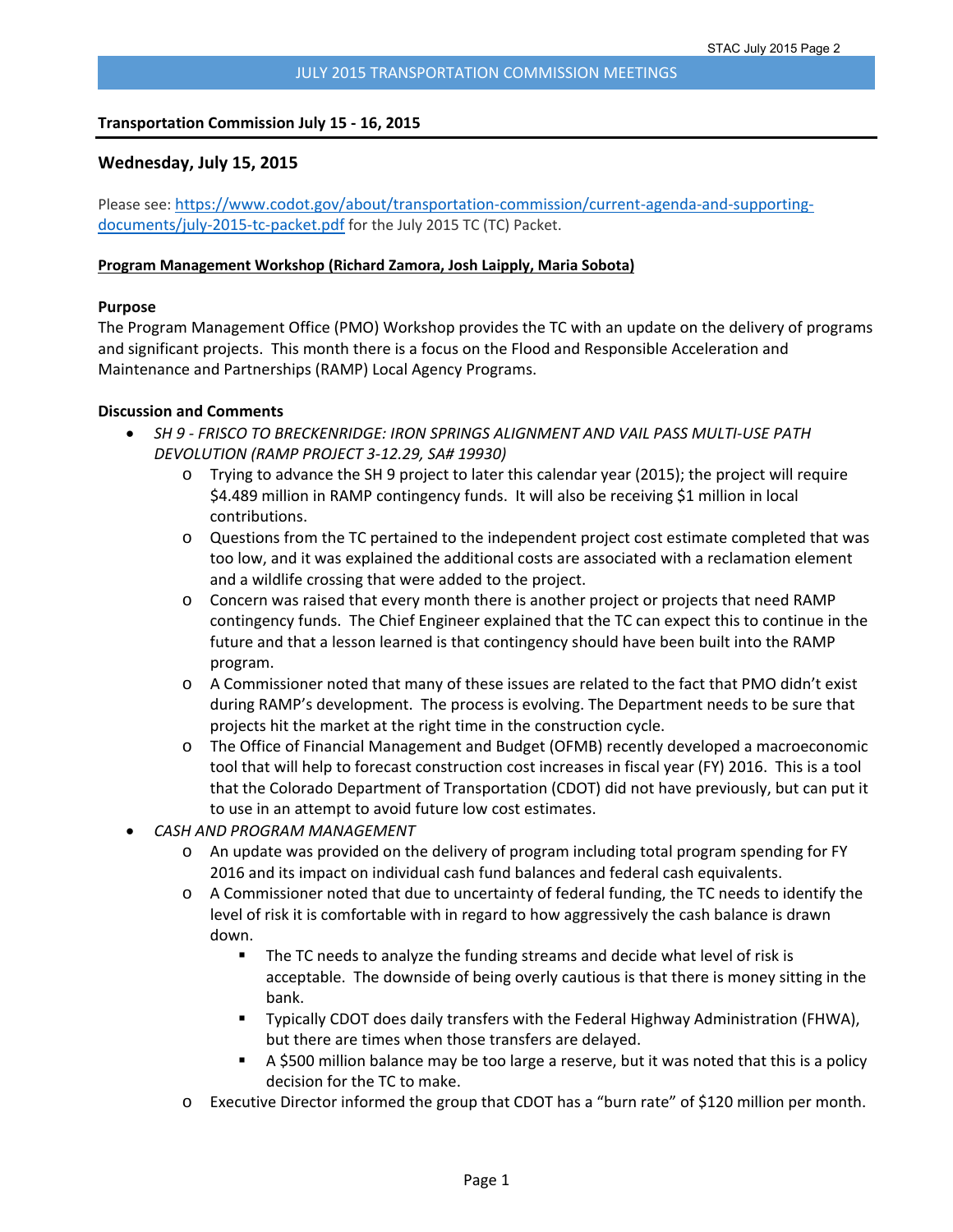#### **US 85 & Union Pacific Rail Road in Region 4 (Josh Laipply)**

#### **Purpose**

The purpose of this workshop is to update the TC on the discussions that are in progress between Union Pacific Rail Road (UPRR) and CDOT concerning CDOT's expired lease agreement in UPRR's right‐of‐way (ROW) along State Highway 85.

A proposal presented by UPRR involves CDOT purchasing the parcels of land on which the ROW is located. UPRR's offer of \$7.6 million is more than CDOT's Fair Market Value offer of \$3.7 million. CDOT's Options:

- 1. Settle with UPRR, based upon their offer. However, by law we cannot pay more than fair market value for temporary rights.
- 2. Pursue litigation, with it being unlikely that a trial would end favorably for CDOT, with a substantial financial cost.
- 3. Explore alternative arrangements with UPRR.

The staff recommendation is to proceed with negotiations to identify a solution that provides mutual benefit to the UPRR and CDOT.

#### **Discussion and Comments**

- The cost of making UPRR's requested intersection improvements might cost roughly the same as potential litigation.
- CDOT can potentially offer UPRR quantifiable operational improvements (via the road closures and grade separations) as well as the support of local communities and private developers, which taken together are a significant offering.

#### **Safety Committee Meeting (Darrell Lingk, Sam Cole)**

#### **Purpose**

Update the Safety Committee on our Loss History (Excellence In Safety Process), and Public Communications for Office of Transportation Safety.

#### **Discussion and Comments**

- In FY 2015, CDOT had 261 worker's compensation claims, a 24% decrease from 2011 and for the first time in CDOT history it has fallen below 300 per year.
- In FY 2015, CDOT had 124 lost time claims, a 28% decrease from 2011.
- Excellence in Safety is a proactive, behavior‐based approach focused on creating a safety culture in which employees take ownership of the program.
	- o Uses leading indicators rather than lagging indicators.
	- o Estimates indicate that Excellence in Safety's goals are 50% ‐ 60% accomplished.
- Public Communications manages 9 safety campaigns, with recent highlights including:
	- o St. Patrick's Day
	- o 4/20 Drugged Driving
		- **200 million total impressions via "smoking car", arcade games, and educational snacks**
	- o RideWise motorcycle safety
	- o Seatbelt Billboards
	- o Drop the Distraction
- Upcoming campaigns will focus on teen driving, motorcycle awareness, child passenger safety, and pedestrian safety.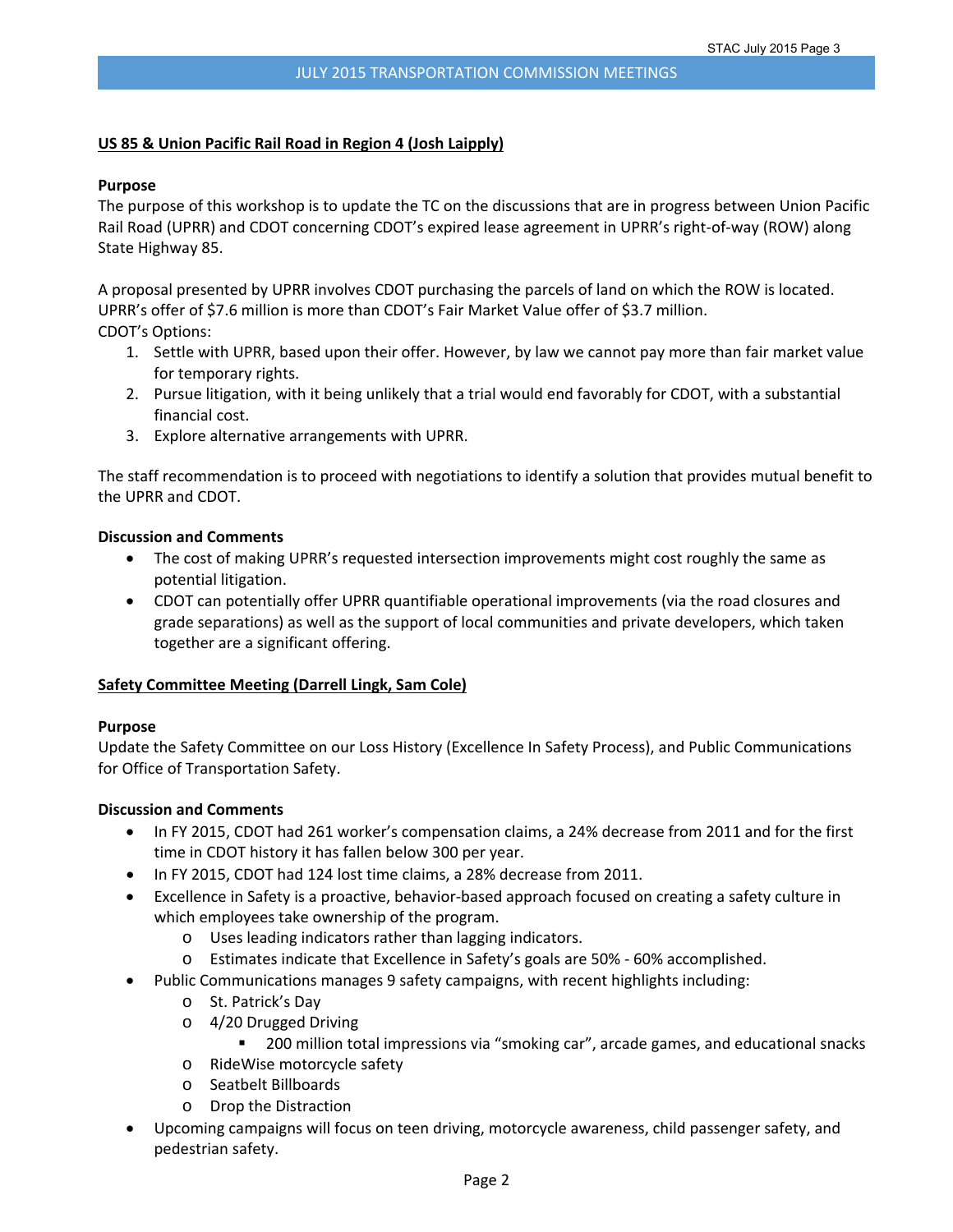#### **Transit and Intermodal (T&I) Committee Meeting (Mark Imhoff)**

#### **Purpose**

The purpose of this meeting is to provide the T&I Committee with the status of Bustang, its FY 2015 and quarterly expenditure report, FY 2016 Operating Budget and a discussion on the importance of SB228 to Bustang and rural and regional transit. Two other topics covered were the FY 2016‐2017 Administration and Operating call for projects, and an update on the FY 2015 Transit Planning Grant Applications.

#### **Discussion and Comments**

- Division of Transit and Rail (DTR) Director noted that Bustang's interregional service on I‐25 between Colorado Springs, Denver, and Fort Collins and I‐70 mountain corridor between Glenwood Springs and Denver began Monday, July 13. The service had 190 riders on Monday and 234 on Tuesday. Totals weren't available yet for Wednesday.
- Some technical issues arose regarding old fare boxes on loan from Colorado Springs for Bustang. These fare boxes were shipped for repair to an area near Chicago, and CDOT has begun the procurement process for their replacements.
- Bustang recorded 489 transactions (including purchases of passes for multiple rides).
- Public comments received include support for weekend service and for intermediate stops in Castle Rock and Idaho Springs, and some complaints about Wifi reception in the mountains.
- Awards of the FY 2016‐2017 Transit Operating Grant Applications will be announced in August. New applicants for operating funds include Ute Mountain Ute tribe, the Town of Winter Park, and Park County. Applications total \$2.6 million more than what is available from the approximate \$11.8 million in FTA grants.
- Of the 10 applications for planning grants, DTR is recommending full funding of all but three. Priorities for planning grants include: 1) Statewide projects; and 2) Creation of regional transit implementation plans. A third category, requests for new regional transit plans, will not be funded this year because new Regional Transit Plans were just completed.
- DTR has a new tool up and running to help staff track awards and reimbursements, which should improve customer service.
- A Commissioner thanked DTR staff for helping get the Roadrunners service between Durango and Grand Junction started.

# **Thursday, July 16, 2015**

**Roll Call**

All present but Commissioner Bill Thiebaut, who had been excused.

# **Thanks to Ed Peterson, outgoing TC chair**

 The new chairman, Commissioner Kathy Connell, presented the previous chairman, Commissioner Ed Peterson, with a gavel and thanked him for his service.

#### **Swearing In of New Commissioners (Herman Stockinger)**

Swearing in of new commissioners will take place next month.

# **Comments of Individual Commissioners**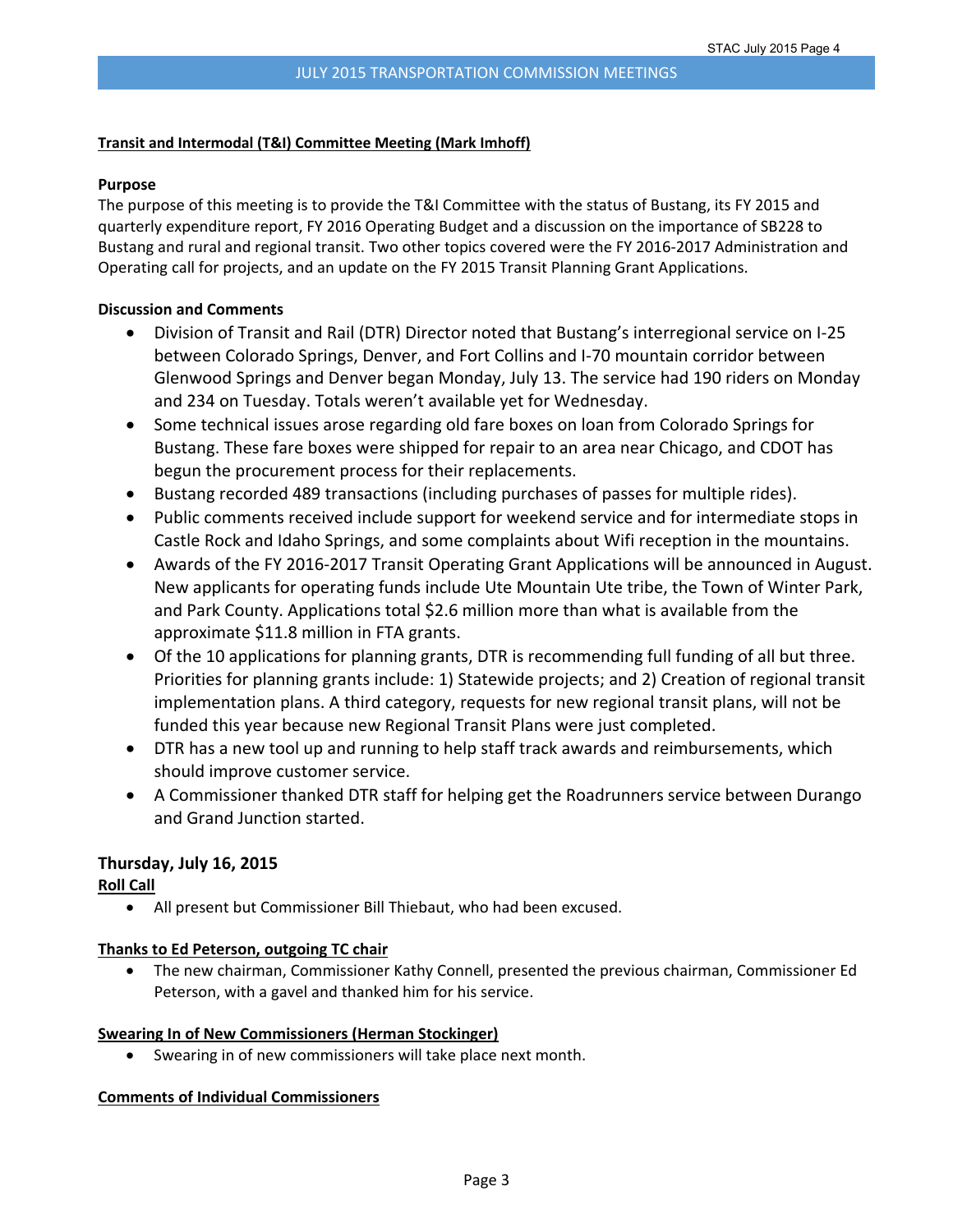- A Commissioner expressed being pleased with the launch of CDOT's new interregional bus service, Bustang, on Monday, July 13, and with the Intergovernmental Agreement (IGA) with the City and County of Denver regarding the I‐70 viaduct project.
- A Commissioner complimented DTR staff for working through the many details of initiating Bustang service and Mike Cheroutes, Director of the High Performance Enterprise (HTPE), and his staff for the successful opening of the US 36 multimodal project that includes a bikeway/pedestrian way, Bus Rapid Transit, and reconstruction.

#### **Executive Director's Report (Shailen Bhatt)**

- The Executive Director remarked on the passing of John Valerio of DTR who had been instrumental in the beginning of Bustang. Memorial services for John will be Tuesday, July 21.
- The Oklahoma DOT flew CDOT employee Ty Ortiz to Oklahoma to assist with a rock fall problem.
- Texas DOT requested help from CDOT with some flooding issues. CDOT Region 4's Regional Transportation Director (RTD) Johnny Olson provided assistance.
- CDOT Executive Director testified to the U.S. Senate Finance Committee regarding some financial initiatives of CDOT, such as the public‐private partnerships and devolution of certain segments of state highways to local governments. He also was asked to comment on some congressional efforts to devolve all transportation funding and decision making to the states. He told the congressional committee that such a move could have a \$500 million annual impact on CDOT.

#### **Chief Engineer's Report (Joshua Laipply)**

- Ed Fink, who worked for 30 years for CDOT, including as an RTD, has passed away. Ed Fink was recognized as starting the Maintenance Level of Service (MLOS) program.
- CDOT will receive \$200 million in SB 228 funds‐ 80% in April 2016 and 20% in January 2017. Highway funds have been committed to the I‐70 Viaduct project. DTR and others are working on a list of transit and rail projects for 10% of the federal funds.

#### **High Performance Transportation Enterprise (Michael Cheroutes)**

- HPTE is beginning discussions on a possible toll structure for the I‐70 mountain corridor peak period shoulder lanes. During peak periods, the wide shoulder will operate as a third travel lane.
- An IGA was executed between CDOT and City of Denver on the I-70 viaduct project. The IGA addressed Denver's financial commitment to the project and was approved by the HPTE Board at its meeting on July 15.

# **Federal Highway Administration (FHWA) Division Report (Shaun Cutting in place of John Cater)**

 CDOT's uniquely successful relationship with FHWA has played a role in CDOT's use of public‐private partnerships, the network of managed lanes, innovations such as design‐build, and alternative ways of doing avalanche control, among other things.

# **Act on Consent Agenda – Approved unanimously on July 16, 2015.**

These were the resolutions approved as part of the consent agenda:

- Regular meeting minutes of May 21, 2015
- Disadvantaged Business Enterprise Overall Goal Goal was set that 12.15% of construction, professional services, and design‐build contracts should be awarded to businesses that are at least 51% owned by minorities and women.
- Dispose of parcels 16REV‐EX and 17‐EX of Project CR 01‐0182‐07 Parcels are on Sixth Avenue at Sheridan, and are no longer needed for transportation purposes. The owner plans to use the parcels for a medical center.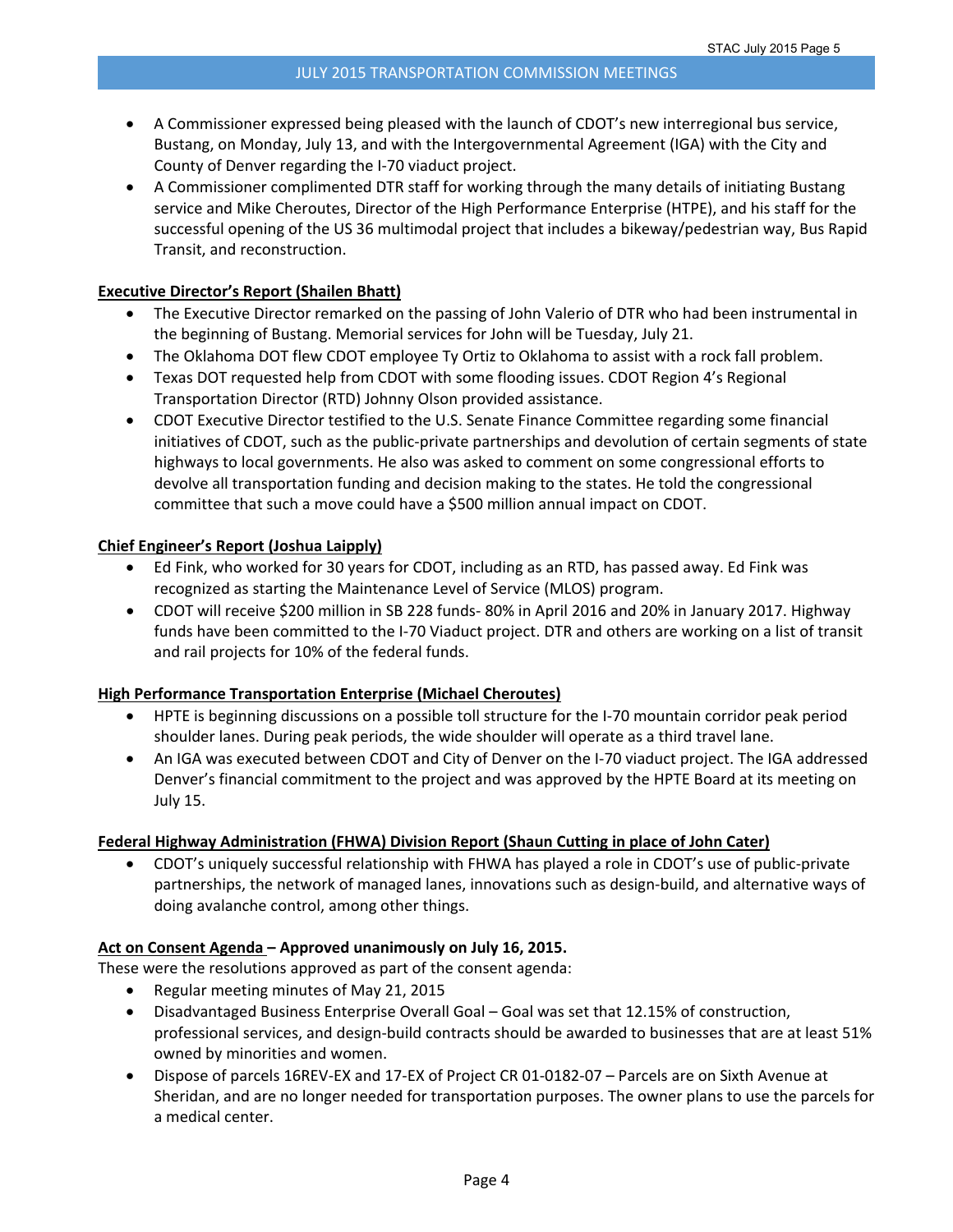- Repeal Policy Directives (PD) 384.0, 512.0, 513.0, and 548.0 –Repeal of the policies is part of CDOT's initiative to repeal those that are no longer needed. They are:
	- o PD 384.0 Subletting Construction Contract (dated 12‐17‐2009);
	- o PD 512.0 Development of CDOT Construction Projects from Inception to Advertisement (dated 2‐ 18‐2010);
	- o PD 513.0 Construction Project Specifications and Construction Project Standard Plans (dated 12‐ 17‐2009);
	- o PD 548.0 Safety Considerations on 3R Projects (dated 12‐17‐2009)
- Update PD 1503.0– Memorial Naming and Designations (dated 5‐21‐2009) ‐ This resolution repeals Policy Directive 803.0 and consolidates information from that policy directive and 1503.0 so that the General Assembly and citizens have just one document to review if they wish to name a highway segment after someone.

# Discuss and Act on the 1st Budget Supplement of FY 2016 (Maria Sobota) – Approved unanimously on July **16, 2015.**

The budget supplements approved were:

- **Region 1**
	- o \$1,725,000 *SH103 OVERLAY MM .2‐13.5‐* **Surface Treatment**
	- o \$4,250,000 *I‐25 & I‐225 TREX DEFECT REPAIRS*
- **Region 3**
	- o \$400,000 *SH139 in Garfield County Roadway Failure*
	- o \$4,489,815–**RAMP Public‐Public Contingency Fund**

A Commissioner commented on the need to be conservative in setting aside contingency funds.

#### **Other Matters**

• None

#### **Acknowledgements:**

- Michael Cheroutes, Director of the HPTE, thanked and recognized his staff, both past and current, for their work on the US 36 project.
- Gary Vansuch, Director of Process Improvement, acknowledged the team responsible for the successful Access Permits Process Improvement Project. This project reduced the amount of time for processing an access permit request by an average of 38%. It includes an Amazon-like tracking tool so that applicants can see where their permits are in the process. The project was chosen for an international conference on excellence conducted in Nashville, TN. It was one of two selected from among many government projects from 40 teams represented. It was chosen for being the one project having the best customer impact.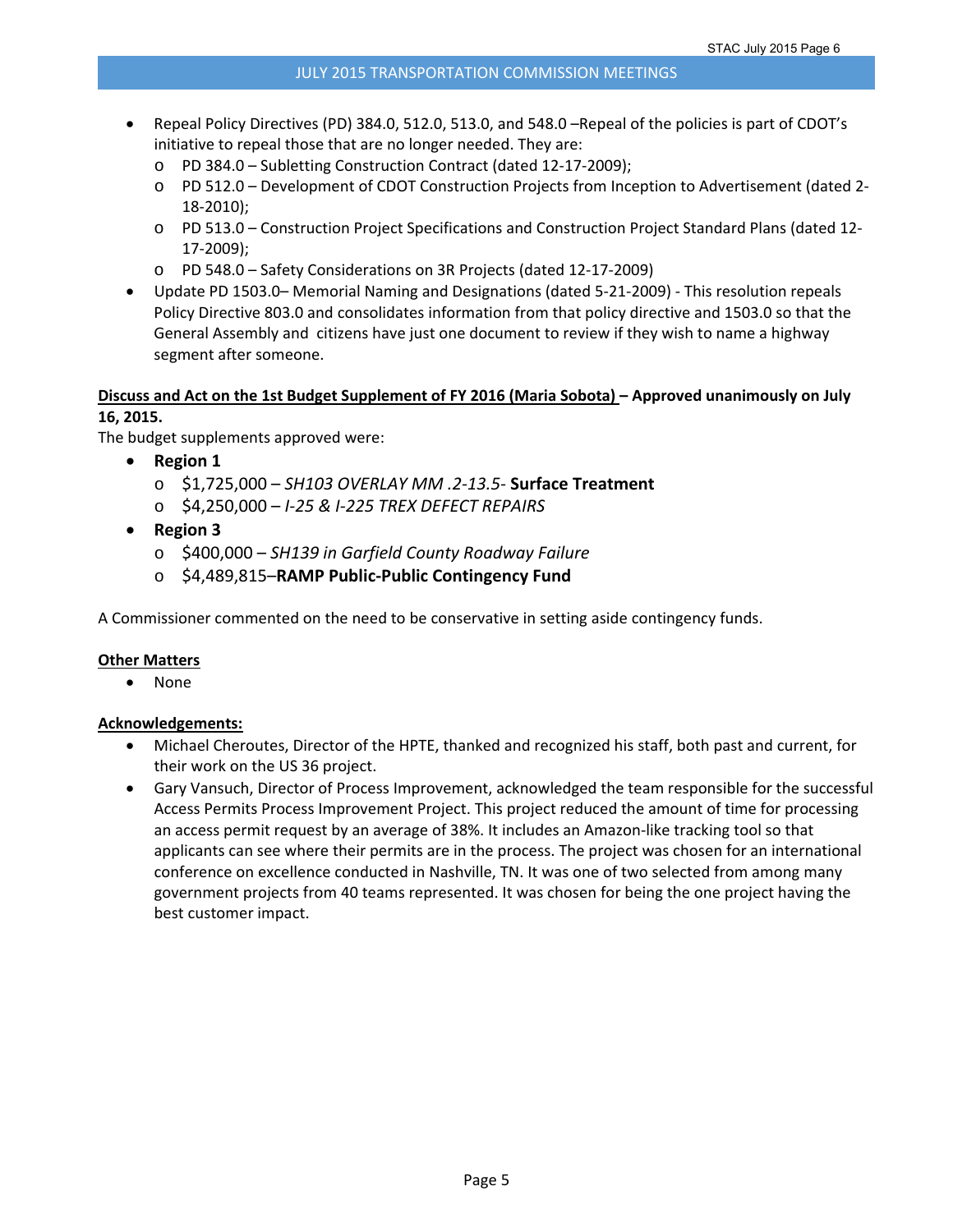#### **Transportation Commission June 17 ‐ 18, 2015**

#### **Wednesday, June 17, 2015**

Please see: https://www.codot.gov/about/transportation-commission/current-agenda-and-supportingdocuments/june-packet-2015.pdf for the June 2015 Transportation Commission (TC) Packet.

#### **SH 6 Devolution Workshop (Maria Sobota, Dave Eller)**

# **Action**

CDOT Region 3 requests that the TC evaluate, discuss, and determine if the devolution of US 6 between Gypsum (Milepost 142.00) and Eagle (Milepost 149.67) is in the best interest of CDOT. Region 3 Staff have identified the following items that may benefit CDOT by reducing:

- Future maintenance, engineering, and specialty unit staff commitments to the corridor.
- CDOT's future financial responsibilities for projects not identified in our asset management programs (i.e. corridor capacity improvement projects in the Towns of Gypsum and Eagle).
- CDOT's assets by eliminating three bridges, three major drainage structures, three traffic signals, 7.67 miles of pavement, and an overhead railroad structure with vertical height restrictions.

#### **Recommendation to TC**

 That TC approves of the SH 6 devolution between Gypsum and Eagle based on current financial market and 4% net present value (NPV), for the amount of \$12,176,196 with \$6,606,196 funding from TC Contingency (the Staff Recommendation).

# **Program Management Workshop (Richard Zamora, Josh Laipply, Maria Sobota)**

#### **Purpose**

The Program Management Workshop provides the TC with an update on the delivery of programs and significant projects. This month there is a focus on Asset Management, in particular the 2015 and 2016 programs.

- The cash balance is approximately \$1,150 million, \$259.1 million above the target. Cash decreased compared to the same time last year, but is not currently decreasing at the rate set by the target.
- The cash plus cash equivalents balance is approximately \$1,390 million, \$12.7 million over the target.
- This month the cumulative expenditure performance index (XPI) increased slightly to a 0.80 and the monthly XPI increased to a 0.94.
- The Schedule Performance Index (SPI) for Flood is at 0.94, and the RAMP Partnership and Operations program decreased slightly to a 0.95 from a 0.99 last month. With the focus this month on Asset Management, SPI's for the fiscal year (FY) 2014, 2015 and 2016 are as follows, 1.00 (FY2014), 0.99 (FY2015), and 0.98 (FY2016).
- To date the FY15 Asset Management program has budgeted 98% of its approved budget and committed 86% to projects with 60% of the Engineering Capital projects advertised, in construction, or complete.

**Action**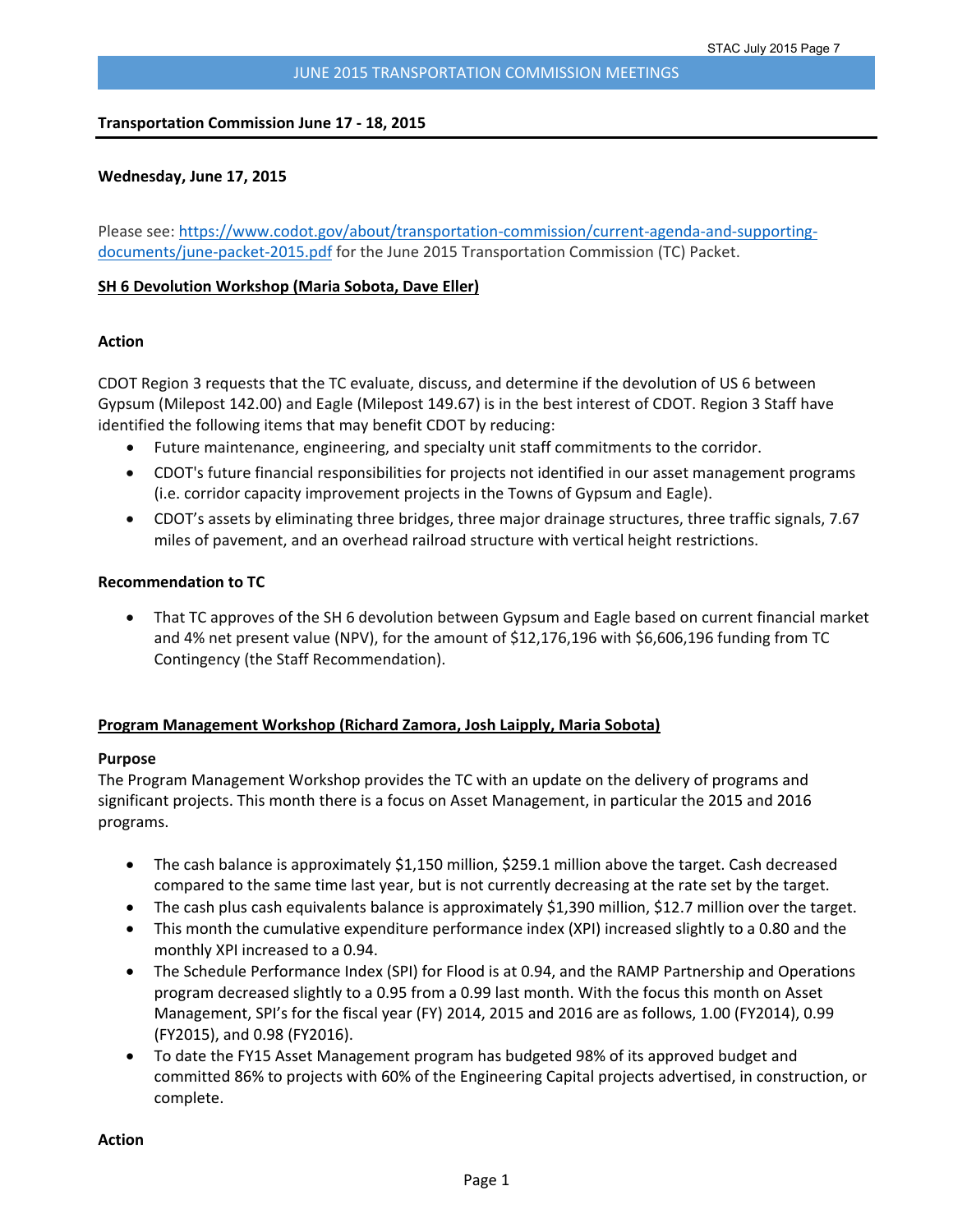No Action. For Information Only.

#### **Discussion and Comments**

- I-70 Simba Underpass Responsible Acceleration of Maintenance and Partnerships (RAMP) project request to add \$5 million to budget, which falls within the TC contingency budget despite the increase.
- Question was raised if RAMP projects are still coming in higher than anticipated; response was that RAMP projects are averaging 1% over their cost estimates currently.
- Program Management is looking to add evaluation of projected economic conditions prior to establishing future targets for Expenditure Performance Index (XPI) and Cost Equivalent (CE).
- Will attempt to solicit bids earlier in the year during the off-season.
- Going forward, Cash Equivalents (CE) projections will use more current information ‐ past two years instead of past 10 years.
- Developing scenarios for CE is under consideration to be prepared for varying future situations.
- FY 2016 projection for construction of projects is between \$790 million and \$850 million.
- Obtaining spending authority is an issue; may need to provide more granular level financial data to State Controller's Office.
- There is a struggle with the continuing resolution (short-term extension of Moving Ahead for Progress in the 21<sup>st</sup> Century [MAP-21]) impacting FHWA in terms of CDOT's funding being pro-rated this year to date.
- The CE balance reported in the June TC Packet does not reflect the expected additional \$74 million in obligation from FHWA for June and July due to the timing of receipt of notice.

# **I‐70 East Quarterly Update (Tony DeVito)**

#### **Project Details**

- The final EIS is scheduled to be released in January of 2016, with initial internal/cooperating agency review of the document beginning this summer.
- A Record of Decision (ROD) for Phase 1 is expected in the summer of 2016. Future phases will require the completion of additional RODs.
- Upcoming milestones include:
	- o June 22, 2015: Deadline for receipt of Statement of Qualifications
	- o July 24, 2015: Announcement of shortlisted teams
	- o August 18‐19, 2015: High Performance Transportation Enterprise (HPTE) Pre‐Draft Request for Proposal (RFP) Public Meetings
	- o September 2015: Release of Draft RFP (available publically)
	- o Spring 2016: Final RFP (available publically)
	- o End of 2016/Early 2017: Financial Close
- Considerable progress has been made toward securing a funding commitment from the City of Denver to help address the \$90 million shortfall resulting from the forecasted reduction in SB 228 revenues. An Intergovernmental Agreement (IGA) with the City of Denver is currently under legal review.

#### **Action**

No Action. For Information Only.

# **Discussion and Comments**

- Five teams have submitted Request for Qualifications (RFQs) due to close June 22 $^{nd}$
- The first phase of the ROD includes:
	- o Lowering of I‐70 between Colorado and Brighton boulevards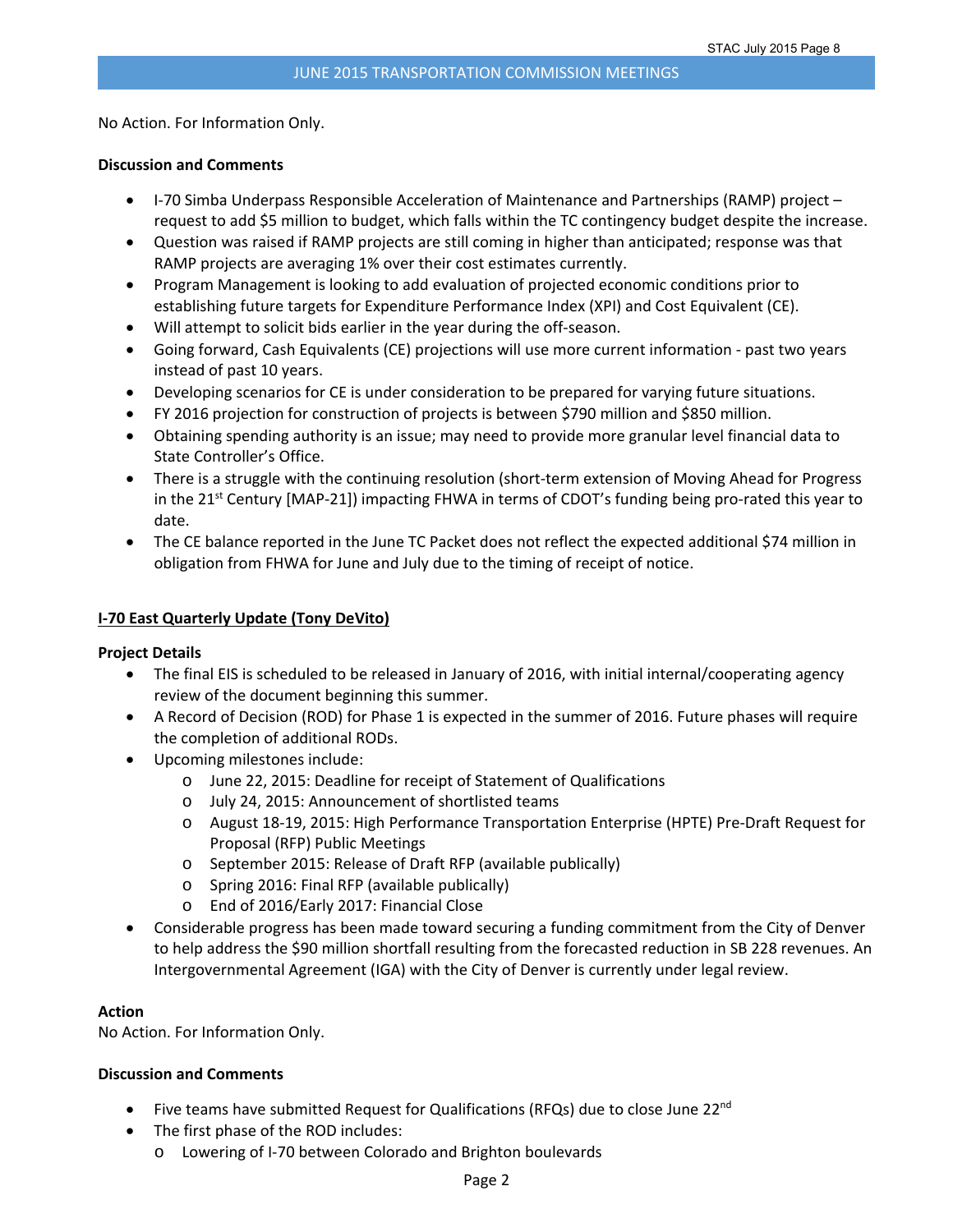- o Placing a landscaped cover over the highway between Columbine and Clayton streets
- o Adding one additional express toll lane in each direction from I‐25 to I‐225
- City of Denver has agreed to make the I‐25 and Alameda project (estimated at \$30 million) the City's top priority for Denver Regional Council of Governments (DRCOG) funding in the next Transportation Improvement Program (TIP) cycle.
- **IGA between the City of Denver and CDOT is anticipated to be signed on June 29th during Denver City** Council meeting
- A \$30 million ‐ \$40 million gap in funding still remains. Denver requested additions to the project, such as enhanced landscaping, wider bridges, and bypass/auxiliary lanes.
- There is a need to explain the importance of this project to the rest of the state and the rationale for why all SB228 money is going towards this project.
- Need to be transparent from the beginning of this project to explain risks and responsibilities,
- This project will be provided redundant drainage systems one system from CDOT the other from the City of Denver.

# **Thursday, June 18, 2015**

# **Roll Call**

- Excused absences for Commissioners Thiebaut and Hofmeister
- Commissioner Barry attended via conference call

# **Audience Participation**

- Carter Sales of the Highlands Ranch Neighborhood Coalition commented on concerns related to the 70% reduction of proposed noise mitigation for the C‐470 project from University to Quebec.
- Terri Binder from Club 20. Terri thanked the TC for representing the entire state, not just where they are from, and stressed how important a statewide transportation plan is that serves all of Colorado citizens.
- Commissioner Peterson called upon Jim Hancock, Gypsum Town Engineer, to answer questions pertaining to the SH 6 devolution. Jim expressed his support for SH 6 Devolution, and offered to answer any questions about the devolution that might arise. No questions were raised.

# **Comments of Individual Commissioners**

- Commissioners leaving Commissioners Aden, Barry, and Gruen where recognized and thanked for their service on the TC.
- CDOT is stronger today than in the past; should be a point of pride for all involved.
- CDOT staff was recognized for their contributions.
- Major summit in Northern Colorado brought people together and provided a platform for visibility of transportation in Colorado.

# **Executive Director's Report (Shailen Bhatt)**

- Thanked and recognized Commissioners leaving the TC.
- Thanked and recognized Heidi Humphrey's work and her departure from CDOT to the Department of Revenue on July 10<sup>th.</sup>
- Recognized and thanked the outgoing TC Chair, Commissioner Peterson.

# **Chief Engineer's Report (Joshua Laipply)**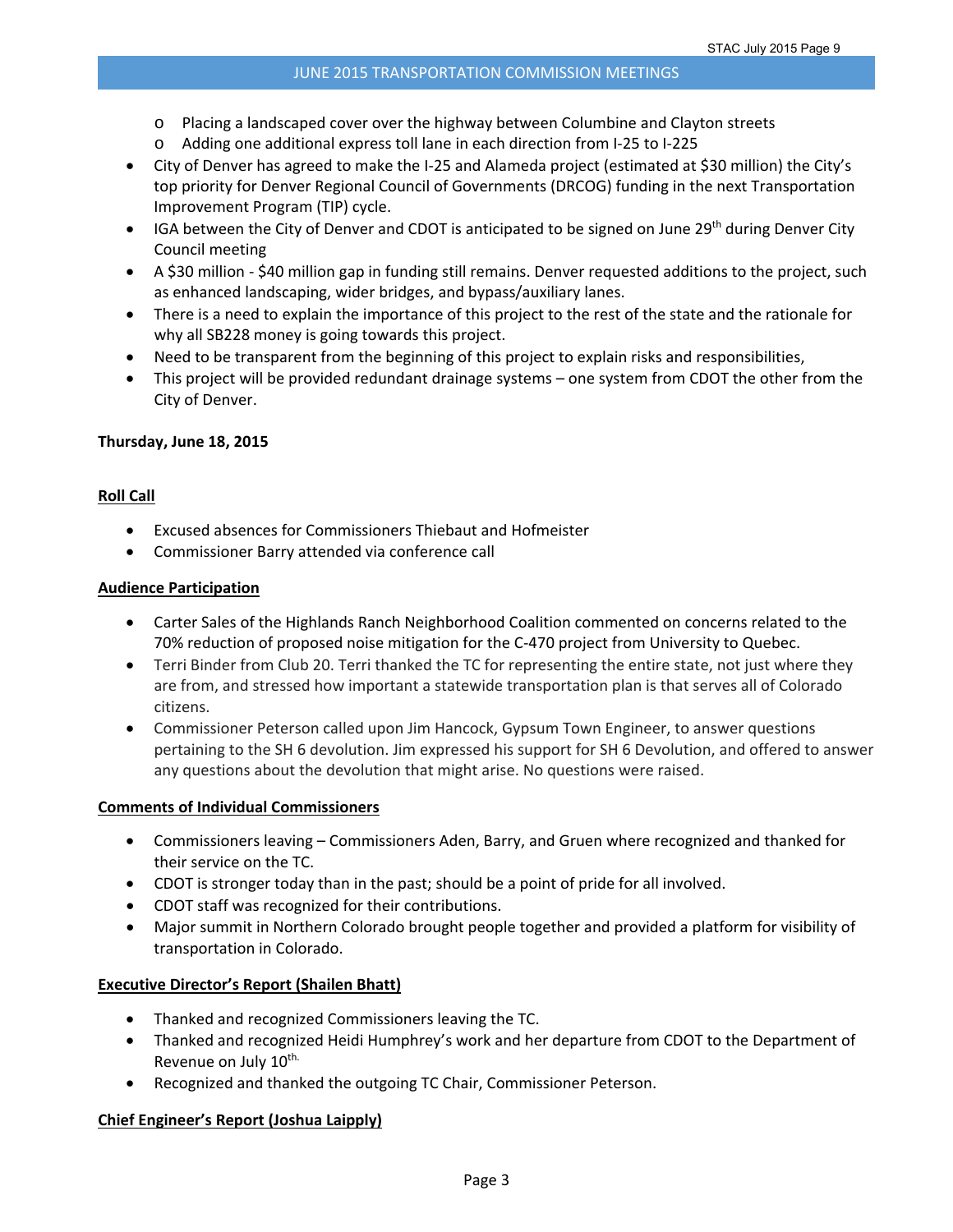US 85 Right‐of‐Way lease with Railroad underway – had 50 year lease that was extended for a year. Under negotiations now and is a substantial effort and important to CDOT.

#### **FHWA Division Report (John Cater) –** No one from FHWA was present to comment.

#### **Act on Consent Agenda – Approved unanimously on June 18, 2015.**

- Resolution for Regular Meeting Minutes of April 16, 2015 (Herman Stockinger)
- Resolution for Legislative Memorial Designations (Andy Karsian)

# Discuss and Act on OSOW Rules (Kyle Lester, Joshua Laipply, Dan Wells) - Approved unanimously on June 18, **2015.**

TC approved an update to the Rules Pertaining to Transport Permits for the Movement of Extra‐Legal Vehicles or Loads ("Oversize Overweight [OSOW] Rules"), 2 CCR 601‐4 in conformance with current practice. Also approved delegation of authority to hold a public hearing regarding amendments.

# Discuss and Act on Resolution to Approve the State Infrastructure Bank (SIB) Rate (Maria Sobota) – Approved **unanimously on June 18, 2015.**

TC approved maintaining the current interest rate at 2.50% for SIB loans originating in the first half of the State fiscal year 2016.

# **Discuss and Act on Updated Resolution to Central City SIB Loan Application (Maria Sobota) – Approved unanimously on June 18, 2015.**

The TC approved the Central City Transportation Enterprise SIB loan request, totaling \$1,521,693.

# Discuss and Act on the 12<sup>th</sup> Budget Supplement of FY 2015 (Maria Sobota) – Approved unanimously on June **18, 2015.**

- Region 4 \$1,784,950 *SH 23 Holyoke to The State Line‐* Surface Treatment‐
- Aeronautics ‐ \$135.000 *Personal Services*
- Hazardous Materials ‐ \$1,000,000–*FY16 Property Management Hazardous Materials‐*
- Region 3 ‐ \$3,450,972‐*SH13 Retaining Wall Failure*‐May 20th
- Region 3 \$6,570,000–RAMP Public-Public Contingency Fund-
- Region 3 ‐ \$1,700,000–RAMP Operations ‐ I‐70 Vail Chain Station Improvements

# Discuss and Act on the Devolution of SH 6 (Maria Sobota, Dave Eller) - Approved unanimously on June 18, **2015.**

TC Approved of the SH 6 devolution from Gypsum to Eagle based on current financial market and 4% NPV, for the amount of \$12,176,196 with \$6,606,196 funding from TC Contingency (Staff Recommendation).

# Discuss and Act on Relocation of CDOT HQ and Region 1 Headquarters - Approved unanimously on June 18, **2015**

● Approves issue and award of an RFP for a design-build contractor for no more than \$1.7 million for the initial design amount.

#### **Discuss and Act on Relocation of CDOT Region 2 Headquarters ‐ Approved unanimously on June 18, 2015**

 Approves issue and award of an RFP for a design‐build contractor for no more than \$1.3 million for the initial design amount.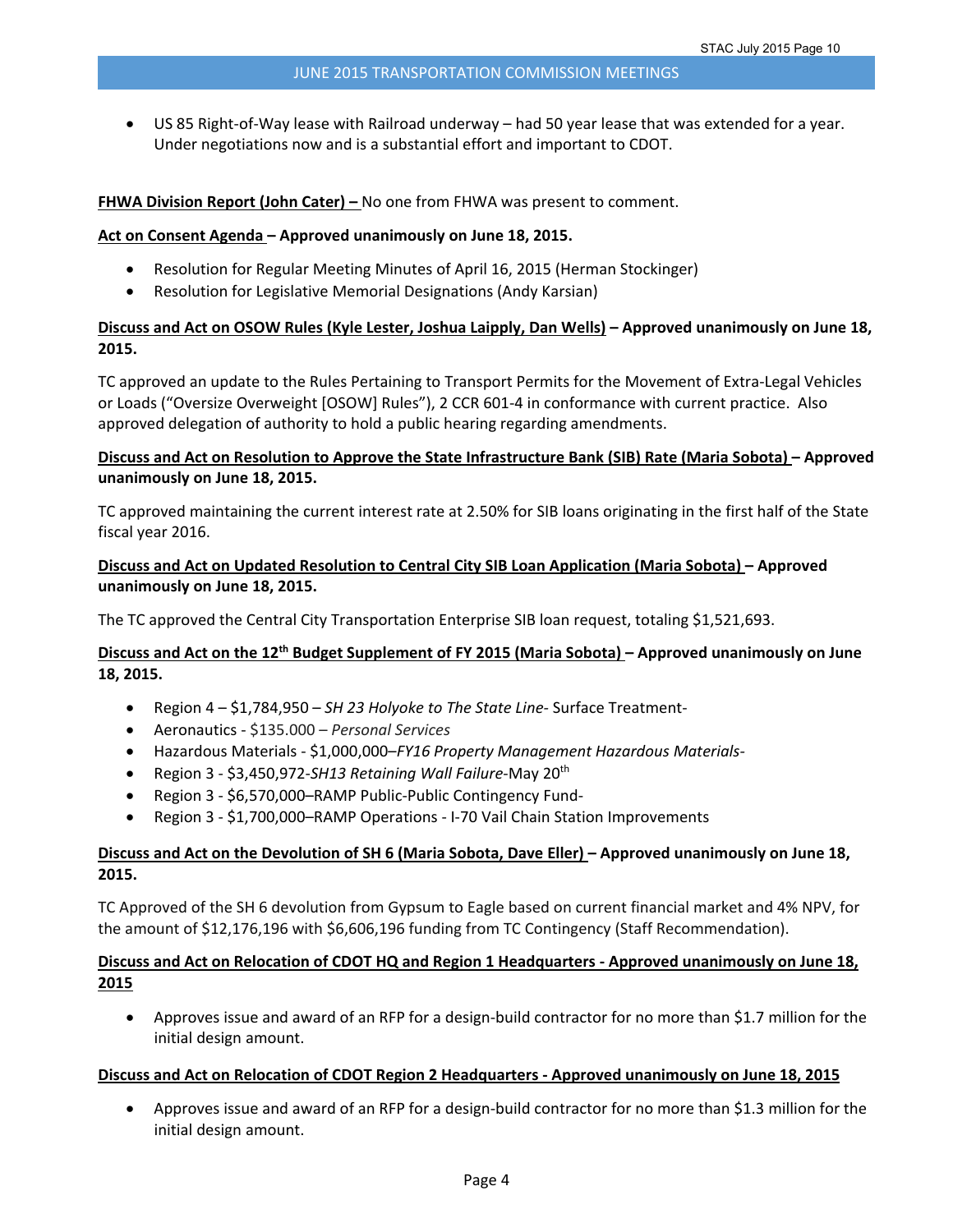#### **Other Matters**

# **Nominating Committee Recommendations for TC Chair, Vice‐Chair and Secretary** ‐ **Approved unanimously on June 18, 2015.**

TC approved the following TC positions:

- o TC Chair Commissioner Connell
- o TC Vice Chair Commissioner Reiff
- o TC Secretary Herman Stockinger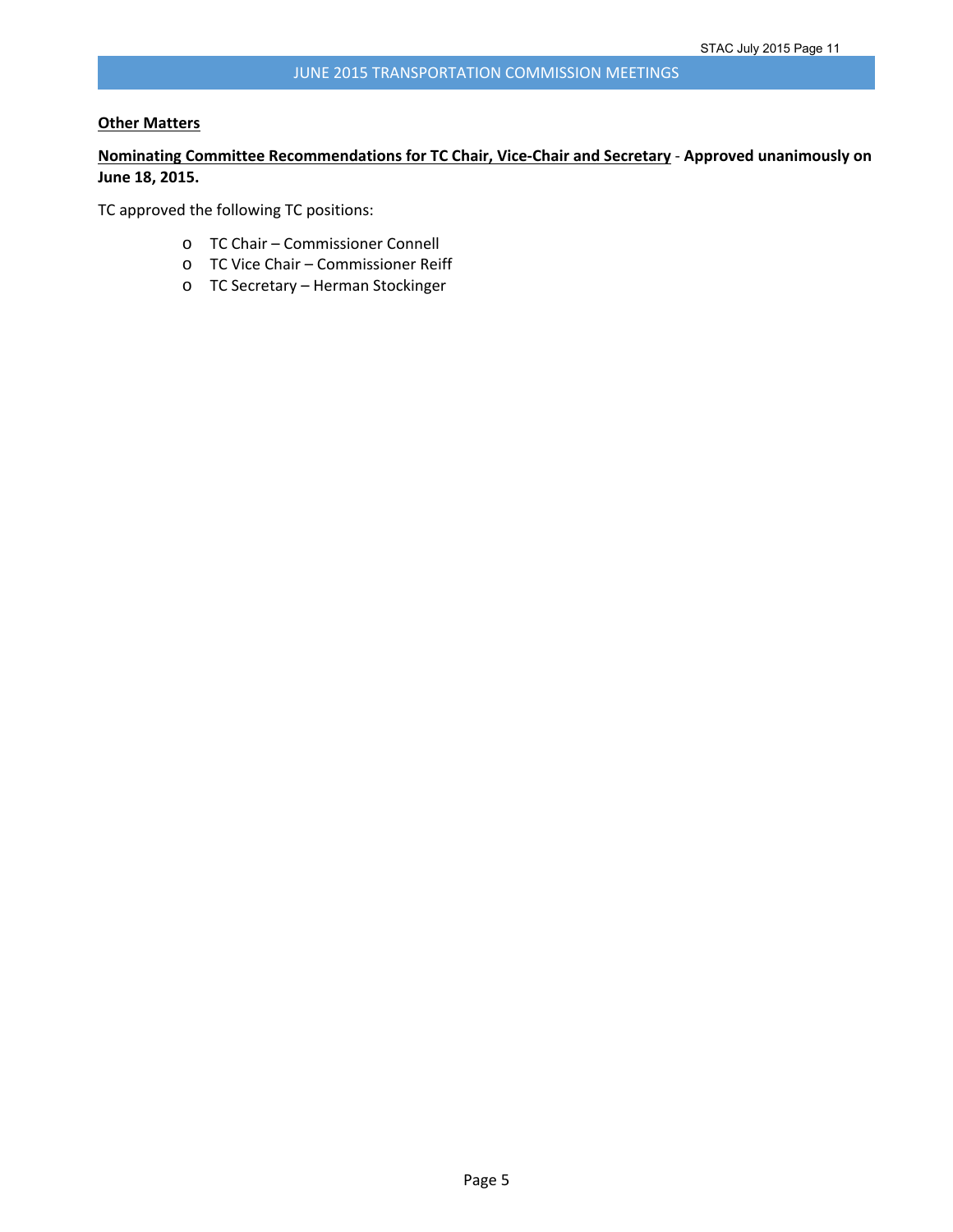

# COLORADO **Department of Transportation**

July 16, 2015

# **What is FMIS 5?**

Fiscal Management Information System (FMIS) 5.0 is the financial software system used by the US DOT and FHWA. This is the primary financial information system for allocating and tracking an annual \$40 billion in federally funded highway projects. It tracks authorizations, obligations, apportionments, allocations, and limitation information. It is used to plan and execute FHWA program activities, and to evaluate financial requirements for current and future funding.

# **Why is it shutting down?**

The rollout for the new system requires the US DOT to shut down the entire financial system while it closes Federal Fiscal Year 15 and uploads data for Federal Fiscal Year 16 and beyond. This period will include final testing to ensure that the system is operating properly prior to granting DOTs access.

# **Key Dates to Remember**

- 1. September 11 is the last day projects needing federal authorization may be submitted to OFMB.
- 2. FMIS 4 closes September 25, 2015 for year‐end close out activities
- 3. FMIS 5 will open to users on October 25, 2015.

This impacts any project needing federal authorization or approval to go to ad in October or November.

# **When is it shutting down?**

FMIS will be inoperative from September 25, 2015 until October 25, 2015. This will have major impacts to CDOT and how projects are authorized and reimbursed.

# **How does this impact my project?**

CDOT will not be able to request any federal authorizations, obligations, debudgets, or closures for any projects during the shutdown. Instead, staff in OFMB is asking each Region to request authorizations in August and early September for those projects going to ad in October or November of 2015. These requests should be submitted by September 11 in order to provide both CDOT and FHWA time to process prior to the shutdown.

# **What if there is an emergency?**

FHWA is currently developing emergency procedures. CDOT will follow those procedures if necessary.

# **Contact**

DAF / OFMB Eric Ehrbar – 303-757-9581 Dariann "Dee" Perry – 303‐757‐9220 Jamie Collins – 303‐757‐9092 Scott Howard – 303‐757‐9328